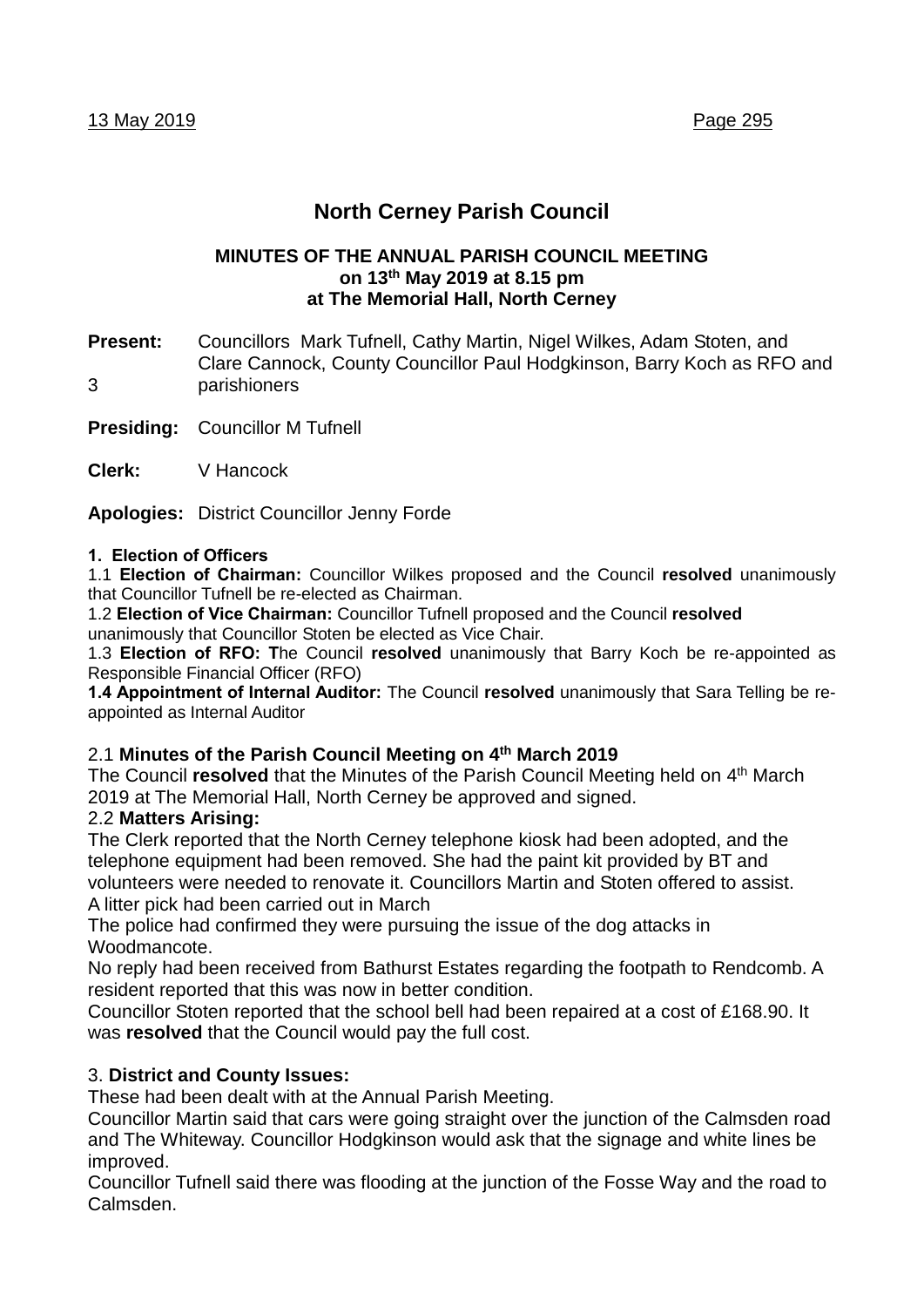## 4. **Financial Matters**

4.1 **The Annual Governance Statement** was completed and it was **resolved** that it be signed by the Chairman and Clerk.

4.2 **The Annual Accounting Statements for 2018/19** were presented by the RFO and it was **resolved** that they be approved.

4.3 **Reconciliation Statement:** The reconciliation statement for the current year was presented by the RFO, and it was **resolved** that it be approved*.* 

4.4 **Authorisation of Expenditure**: The following expenditure was approved:

| Sovereign                 | Balance of playground equipment cost | 1709.12 |
|---------------------------|--------------------------------------|---------|
| <b>GAPTC</b>              | Annual membership subscription       | 137.43  |
| <b>BHP</b>                | Annual insurance                     | 722.54  |
| <b>Playsafety Limited</b> | RoSPA Playground inspection          | 86.40   |
| <b>Village Hall</b>       | Hire of hall                         | 23.75   |
|                           |                                      |         |

## 5. **Highway Issues**

The Clerk had been notified that Chedworth Road Withington would be closed for resurfacing, but this work was currently postponed.

No other issues save as mentioned in Councillor Hodgkinson's report to this meeting and the annual Parish Meeting.

## 6. **Planning Applications and Tree Preservation Orders**

6.1 **Planning Applications:** All the applications notified related to approval of conditions in existing planning consents, relating to South Barn Calmsden, Scrubditch Farm and The Red Sheds.

6.2 **Decisions and Notices:** the following had been approved:.

Calmsden Barn: Replacement of conservatory with a garden room

Conditionds in existing planning consents relating to the Affordable Housing site,

Scrubditch Farm, The Red Sheds and South Barn Calmsden.

Councillor Martin mentioned that the sycamore tree near the allotments was now very big and could cause problems. The Clerk would raise this with Bathurst Estates,

## 7. **Woodmancote Playground:**

7.1 **New Equipment**: The Clerk reported that the Buzz Playtower was due to be installed on 16 May. Arrangements had been made for the gate to be unlocked, and Les Cairns would provide the security fencing.

7.2 **RoSPA Report:** The Report had been circulated to the Councillors. Some minor remedial works were recommended, together with replacement of the "rocker bird".

# 8. **Matters Arising from the Annual Parish Meeting:**

There were none

9. **Co-Option of Additional Councillors**:There were currently two vacancies on the Council, and there were none resident in Woodmancote. The Clerk would invite applications in Churn News, and priority would be given to those from Woodmancote.

# 10. **Correspondence:**

The following correspondence was reported by the Clerk:

10.1 An invitation from Cirencester Housing Association to a Golden Brick event at the